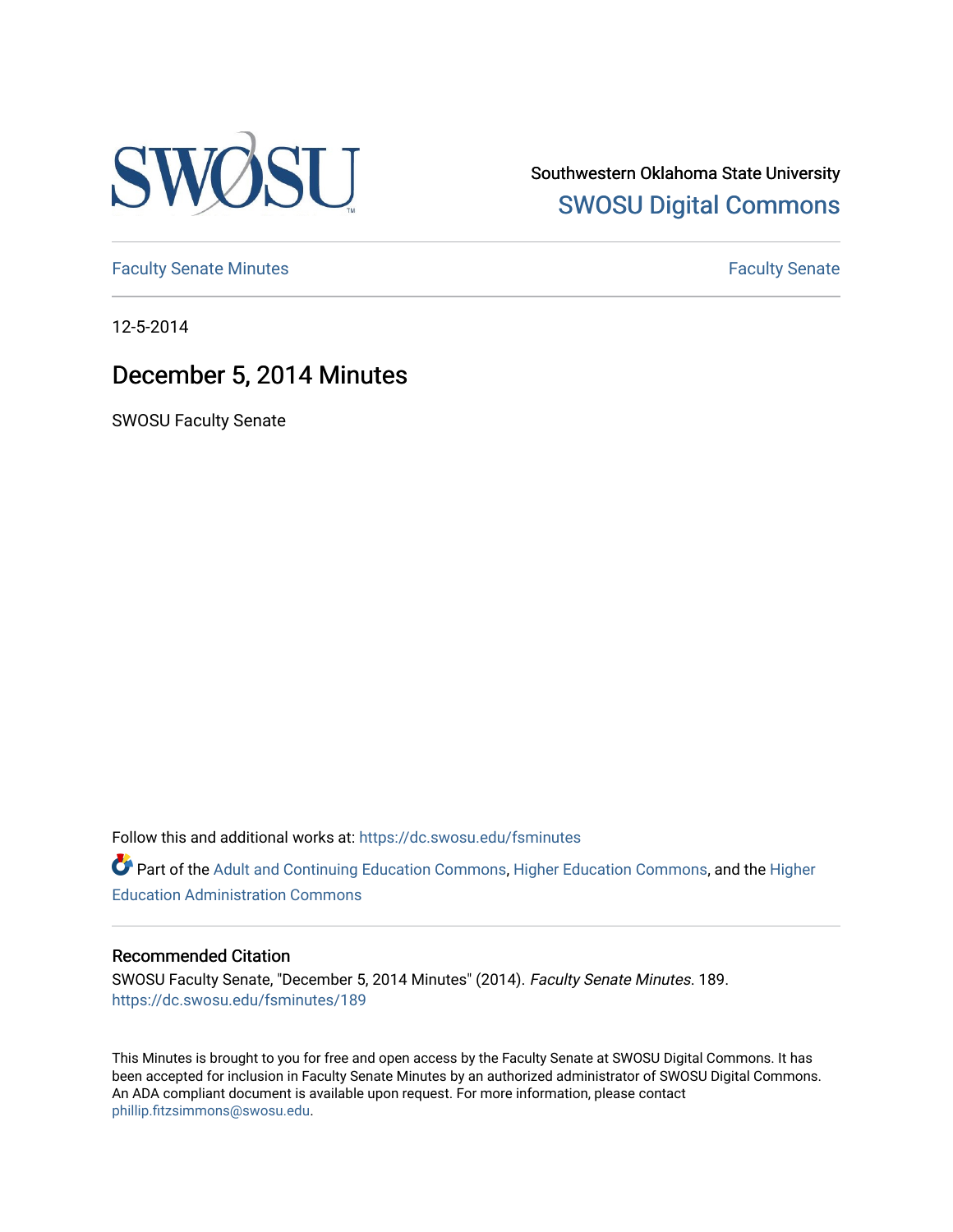# Approved Minutes Southwestern Oklahoma State University FACULTY SENATE December 5, 2014—2:00 pm EDU201

- I. **CALL TO ORDER:** Faculty Senate President Evette Meliza called the Decmeber meeting of the SWOSU Faculty Senate to order at 2:04 pm in Education 201.
- II. **ESTBLISHMENT OF A QUOROM**: The following members were in attendance: Jimena Aracena, Arden Aspedon, John Bradshaw, Ric Baugher (for Brad Bryant), Tommye Davis (from Sayre), Stacey DiPaolo, Jerry Dunn, Jared Edwards, Fred Gates, Edna Patatanian (from OKC for Tiffany Kessler), Doug Linder, Jim Long, Scott Long, Kris Mahlock, Tom McNamara, Evette Meliza, Kristin Montarella (from OKC), Bo Pagliasotti, Kevin Collins (for Cynthia Pena), Linda Pye, Les Ramos, Ann Russell, Karen Sweeney, Wayne Trail, and Lisa Friesen (for Trisha Wald).
- III. **CERTIFICATION OF SUBSTITUTES:** Ric Baugher attended instead of Brad Bryant, Kevin Collins took the place of Cynthia Pena, Lisa Friesen replaced Trisha Wald, and Edna Patatanian served in place of Tiffany Kessler.
- IV. **PRESENTATION OF VISITORS:** There were no visitors at this meeting.
- **V. APPROVAL OF MINUTES:** The minutes from the November meeting were approved following a voice vote.

# **VI. ANNOUNCEMENTS**

## **A. President Evette Meliza**

- **1.**The next Executive Council Meeting will be January 12, 2015.
- **2.**The next Administrative Council Meeting will be January 12, 2015.
- **3.**Kathy Brooks is retiring at the end of this month. She has been at the SWOSU Sayre Campus for 34 years teaching science courses and advising pre-nursing and medical laboratory students.

## **B. Secretary/Treasurer Tom McNamara**

- **1.Roll Sheet:** Please sign the roll sheet.
- **2.Treasurer's Report**
	- **a.** BancFirst Checking Account: November Meeting Balance: \$1865.94

|                        | <b>CURRENT BALANCE:</b>   | \$1865.94 |
|------------------------|---------------------------|-----------|
| b. University Account: | November Meeting Balance: | \$105.01  |
|                        | <b>CURRENT BALANCE:</b>   | \$105.01  |

- C. **President-Elect Jared Edwards:** Nothing to report at this time.
- D. **Past President Fred Gates:** Nothing to report at this time.
- E. **Student Government Representative:** There was no Student Government Representative present.

#### VII. **REPORTS FROM STANDING AND AD HOC COMMITTEES:** There were no new committee reports.

## VIII. **UNFINISHED BUSINESS:**

A. See Appendix A for the report from the University Policies Committee on Proposed Revisions to the Tenure and Promotion Review Process.

**Faculty Senate Motion 2014-12-01:** The changes to the Tenure and Promotion Review Process suggested by the University Policies Committee shall be incorporated into the Faculty Handbook.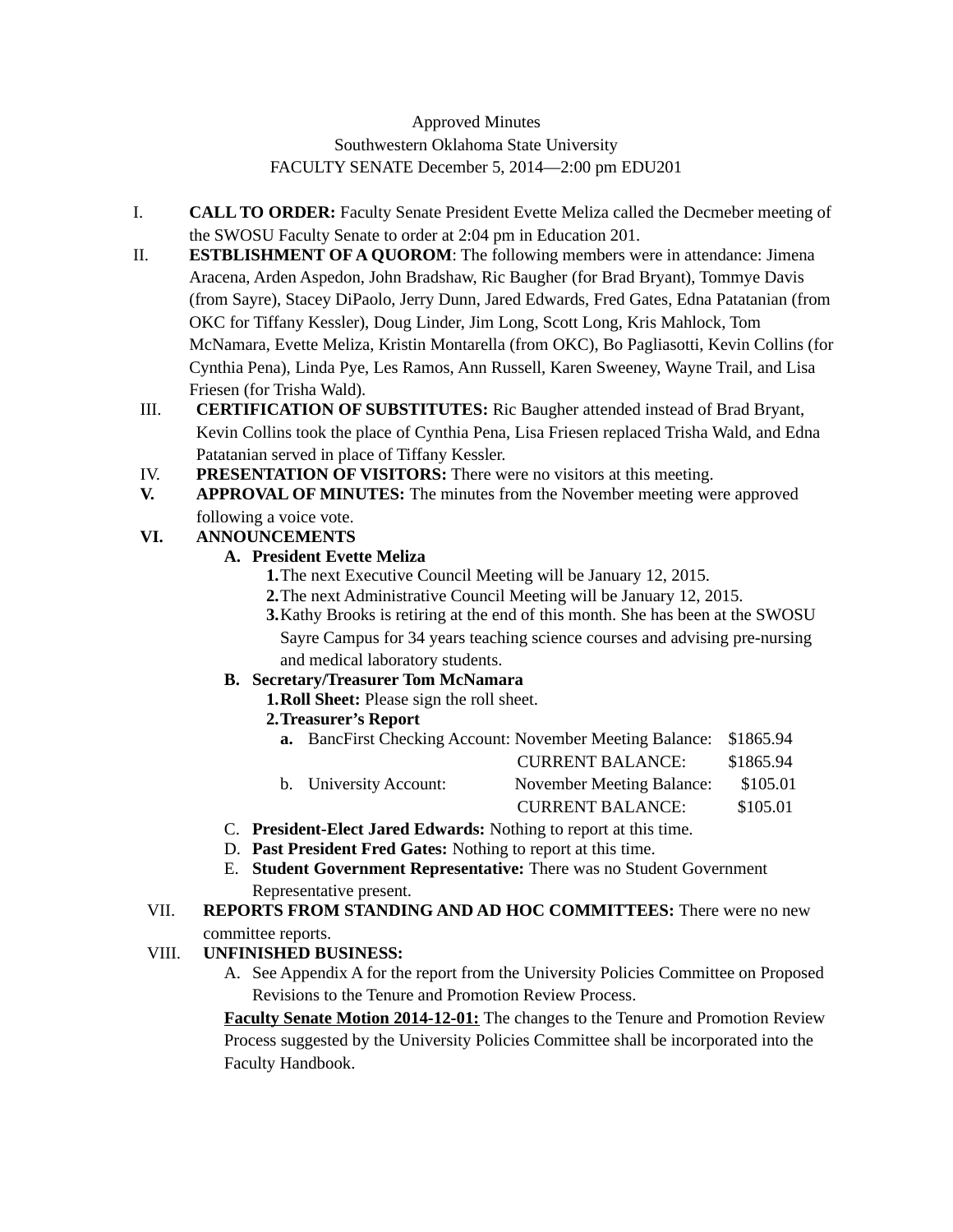The motion passed via voice vote following a minor amendment. The amended version is found in Appendix A.

#### IX. **NEW BUSINESS:**

A. See Appendix B for proposed changes to the Teacher Education Council, a Faculty Standing Committee.

**Faculty Senate Motion 2014-12-02:** The changes proposed in Appendix B shall be added to the Faculty Handbook.

The motion passed after a voice vote.

X. **ADJOURNMENT:** The meeting was adjourned at 2:20 pm.

# **Next Meeting 2:00 pm Friday, January 30, 2015**

Respectfully Submitted, Evette Meliza, Faculty Senate President Tom McNamara, Faculty Senate Secretary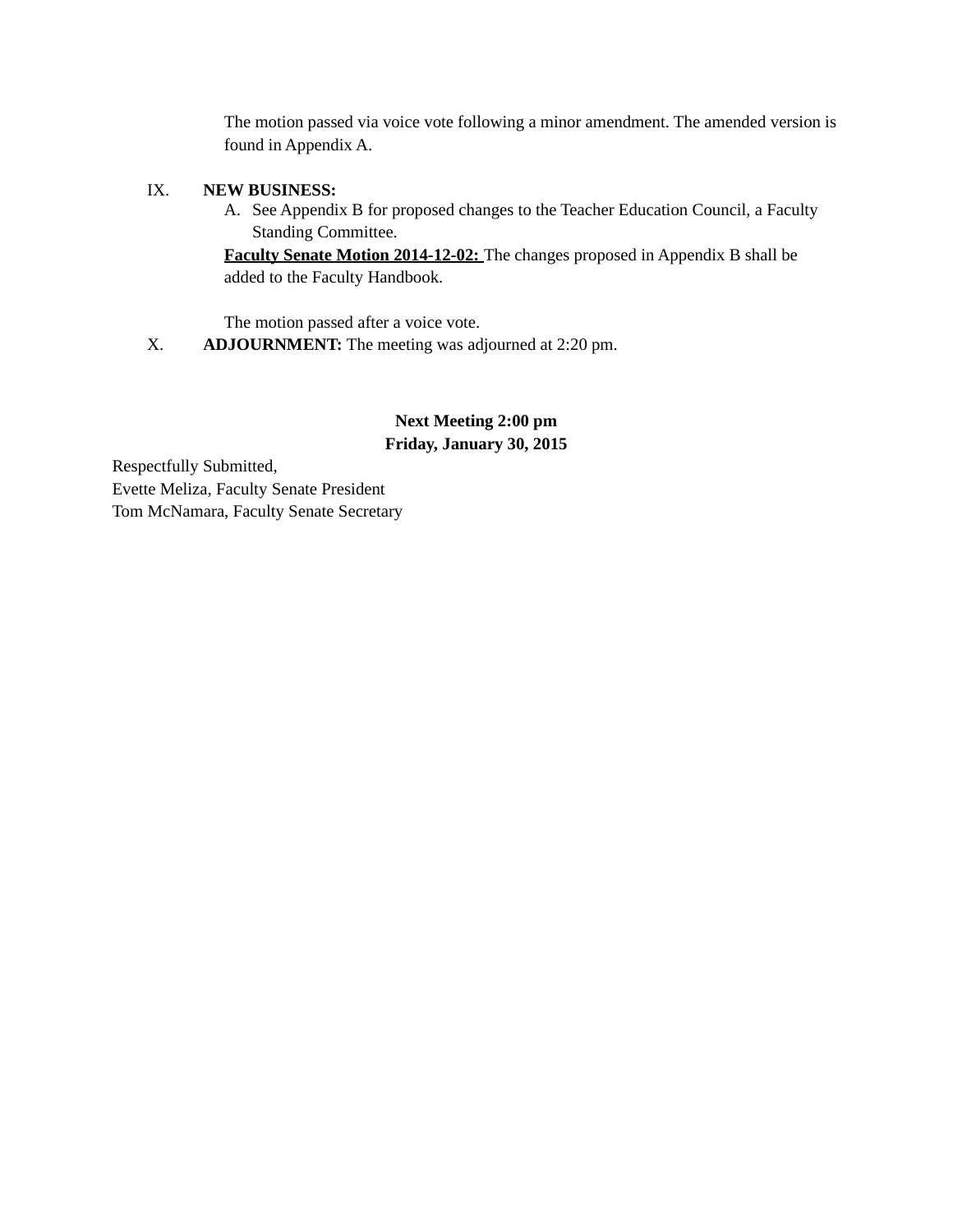# **Appendix A Faculty Senate University Policies Committee Proposed Revisions to the Tenure and Promotion Review Process**

Based on faculty recommendations and open discussion, a Faculty Senate Ad Hoc Committee proposed revisions to the tenure and promotion review process. The proposed revisions were distributed to all faculty in the form of a survey. The results of the survey were analyzed to determine which revisions were supported by a majority of respondents. The Faculty Senate then discussed the survey results and agreed upon specific revisions. These versions were sent to all faculty in order to provide an additional opportunity for comment. The final proposed revisions are listed below. The insertion of these proposed revisions into the pertinent sections of the Faculty Handbook follow (sections B.2. and B.4., POLICIES AND PROCEDURES FOR PROMOTION/TENURE OF FACULTY, p. 104-115). Note that revisions are represented with strikethroughs and **bolded/underlined insertions**.

## *Proposed Revisions*

1. Only those members of the faculty with at least associate professor rank shall be eligible for membership on the FUPTRC.

2. FUPTRC members shall serve two year terms.

3. Terms on the FUPTRC shall rotate with 4 of the eight members being replaced each year.

4. The chair of the FUPTRC shall be in their second year of committee membership or have previously served on the FUPTRC.

5. The practice of ranking (numbering) candidates in order of preference for tenure and promotion shall be eliminated from the duties of the FUPTRC.

6. The practice of rating candidates relative to their individual suitability for tenure and promotion shall be adopted by the FUPTRC.

7. Individual academic units shall be encouraged to submit standing documents describing scholarly activity in their field to be used as a reference by the FUPTRC.

## *Insertions into Pertinent Faculty Handbook Sections*

# *(p. 106 of the Faculty Handbook)*

# **2. Scholarly Activities**

Scholarly activities associated with the applicant's teaching and/or professional discipline shall be a part of each evaluation. Applicants receiving release time for scholarly activities must document a higher level of scholarly accomplishments, which will be properly weighted in their evaluations.

Presentations in this category should include descriptive summaries of the applicant's scholarly achievement *(The ordering of items is alphabetical and not meant to suggest priority of*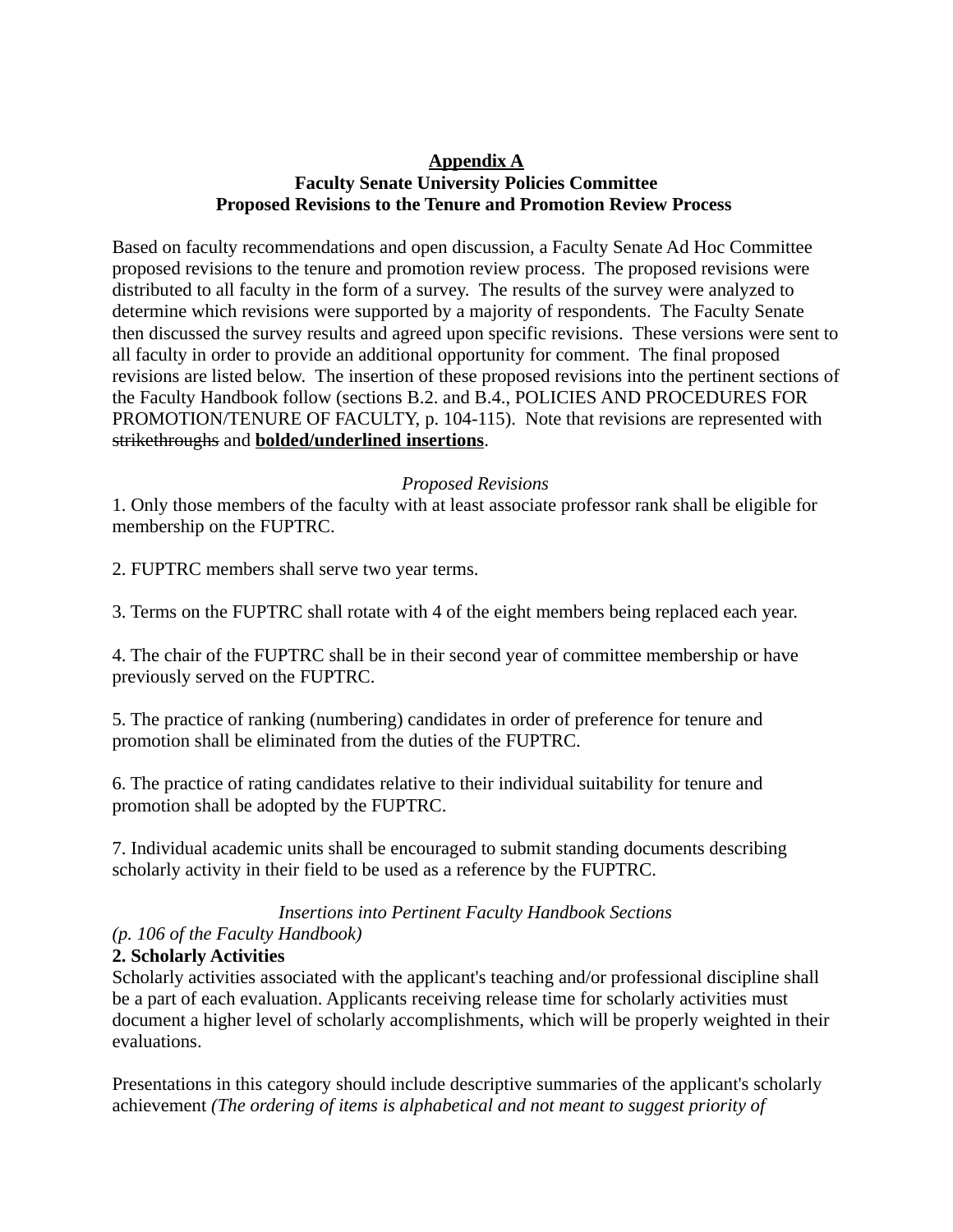*importance. The items are listed as examples and not intended to be an exhaustive listing, candidates should document all activities they deem relevant)*.

**Acceptance of original works of** art, musical compositions or arrangements, architectural designs, poetry and other literature, dance, or other of the Fine Arts.

**Curriculum** development and innovation

**Editing** (including newsletters and the description and preservation of historical and/or scholarly resources)

**Grants** Funded/Unfunded

**Performances or exhibits** involving the various Fine Arts

**Presentation of papers** before professional groups

**Professional development**, activities in professional organizations appropriate to the teaching field or areas of responsibility including committee appointments, session chair, discussant or consultant performances, workshops, exhibits, or seminars which relate more to scholarly development than to teaching activities

**Publications** of original journal articles with abstract or first and last page of journal (includes web publications)

**Reviewing** of materials submitted by others

**Submission of original journal articles** (include abstract or first and last page of journal) **Textbooks** (authored)

**Monographs**

**Poster Presentations** before professional groups

Each department or academic unit committee may designate other specific activities which are unique to a certain field as being appropriate within this category. **Individual academic units are encouraged to submit standing documents describing scholarly activity in their field to be used as a reference by the Faculty University Promotion and Tenure Review Committee (FUPTRC).**

Responsibility for establishing the importance and scholarly nature of all activities rests with the applicant. The applicant should not assume that all members of the evaluation committees are familiar with comparative values within each discipline, such as the relative prestige of journals, whether or not journal articles are refereed, whether or not the work has been published, or the importance of audiences and locales for exhibits or performances. All activities should be those which have been presented for the judgment of the applicant's academic peers.

# *(p. 112-116 of the Faculty Handbook)*

# **4. The Faculty University Promotion and Tenure Review Committee**

The committee shall be composed of three (3) faculty members each from the College of Arts and Sciences and the College of Professional and Graduate Studies, one (1) faculty member each from the College of Pharmacy, and one from the College of Associate & Applied Programs or the SWOSU Libraries. The College of Associate and Applied Programs will fill this committee seat in even-numbered years (e.g. 2016, 2018, etc.) and the SWOSU Libraries will fill this committee seat in odd-numbered years (e.g. 2015, 2017, etc.).

The members shall be selected in the following manner: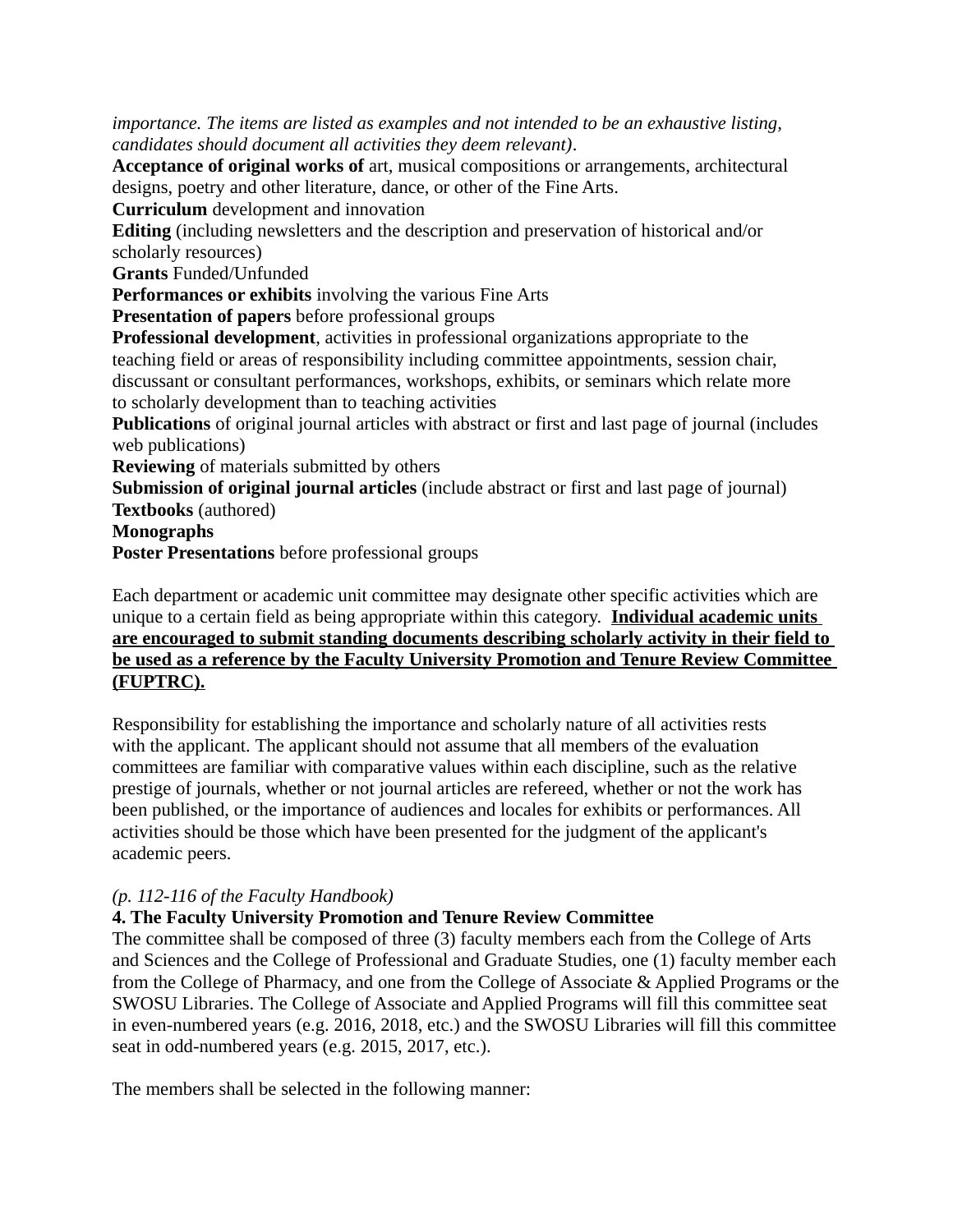The Senate Executive Committee (with assistance, if needed) will compile a list of faculty eligible (by college) for SWOSU Promotion/Tenure Review Committee by the August Senate meeting. The Faculty Senators of each college will meet following the September Senate meeting and select from among the list of eligible and willing faculty who meet the minimum requirements of tenure, rank of assistant **associate** professor and seven (7) years of experience at SWOSU and may not be a departmental chair during the current academic year. The Faculty Senate President (or designee) will forward the names to the Chief Academic Officer by the end of the first full week of October. The names may not include any faculty members applying for promotion and/or tenure. If these requirements prohibit a college from submitting a slate of eligible faculty, the requirements will be lowered in the following order:

# **1.If eligible candidates from the College of Associate & Applied Programs and the SWOSU Libraries are unable to meet the requirement of rank, this requirement will be waived for the College of Associate & Applied Program and the SWOSU Libraries.**

1. **2.** The years of experience will be reduced first to six (6) and then to five (5).

2. **3.** Service on the committee the previous year is removed.

3. **4.** If there are fewer than three (3) candidates from the College of Arts and Sciences and the College of Professional and Graduate Studies due to an eligible candidate refusing to serve, then only the remaining eligible candidates are submitted. 4. **5.** If there are fewer than three (3) candidates and all eligible candidates have agreed to serve, then the Faculty Senators from that college shall submit a plan to the Chief Academic Officer for filling the vacancy(ies) to attain a list of three (3) candidates from the College of Arts and Sciences and the College of Professional and Graduate Studies. Once an acceptable plan is agreed upon, the slate of three (3) candidates will be submitted.

Members of the committee shall serve  $\theta$  one  $(1)$  **two (2)** year terms and shall not be able to serve consecutive terms. **Terms on the committee shall rotate, with four (4) of the eight (8) members being replaced each year.** Department chairs, associate deans, deans and applicants shall not be eligible for committee membership.

## **Procedures for FUPTRC**

## **Confidentiality**

All deliberations and records of the committee are confidential. All members of the committee are to maintain this confidentiality.

## **Committee Officers**

The Faculty University Promotion and Tenure Review Committee's (FUPTRC) first action is to elect a chair from its members only. **The chair of the committee shall be in their second year of committee membership or have previously served on the FUPTRC.** The chair of the committee does vote. The committee has the prerogative of deciding if it wishes or needs additional officers, for example a secretary or clerk, and fills such offices by election or appointment from among its members as it sees fit.

#### **Documents**

The Chief Academic Officer places applicants' documents in a secure location which is accessible to committee members.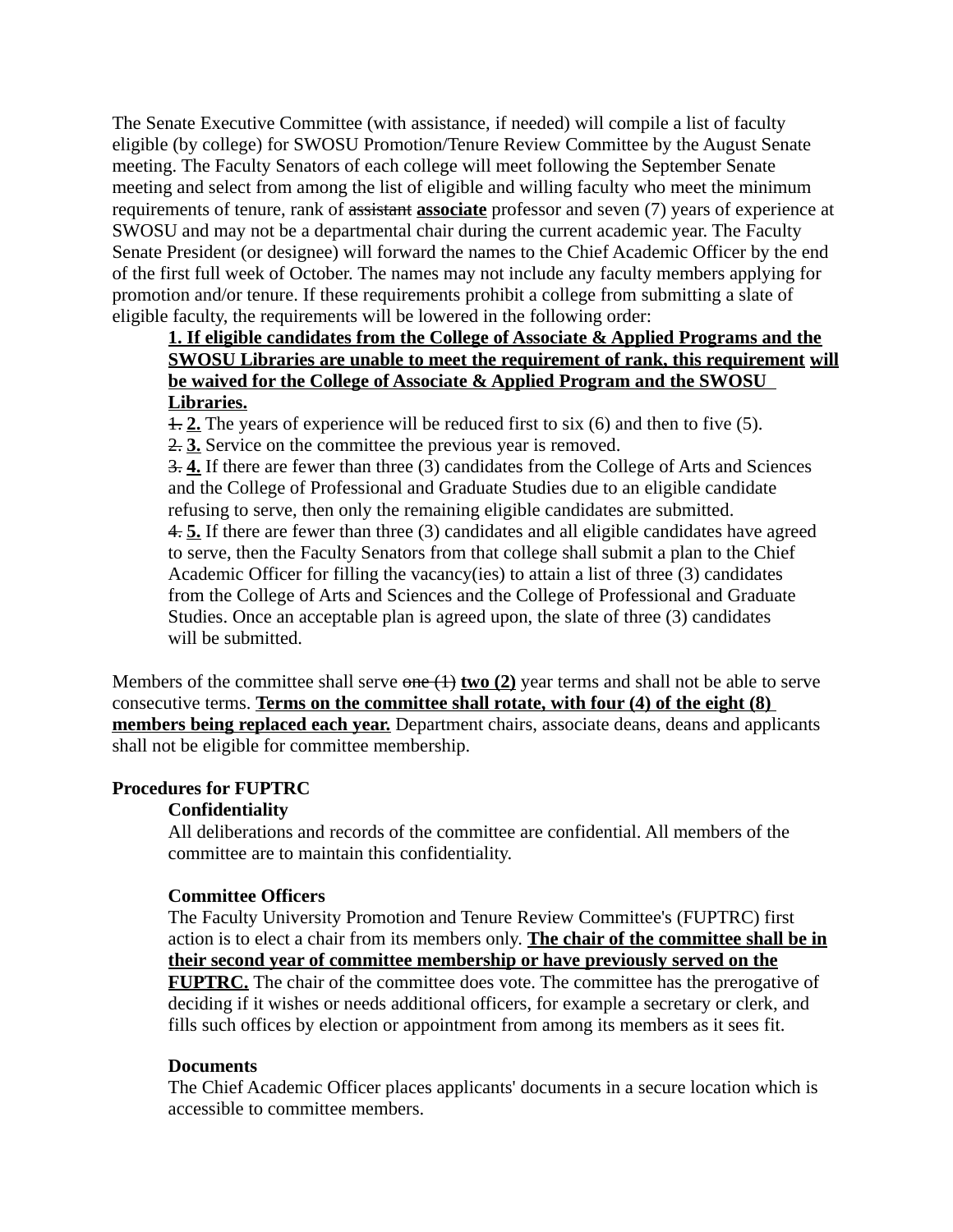#### **Review of Documentation**

The chair informs committee members of the location of documents so that committee members may begin their review of documents. The committee will decide the order in which categories will be considered. Notes are the personal property of the individual committee member and serve to refresh one's memory during full committee discussion of a candidate. Members are also urged to make a rough, preliminary ranking **rating ('exceeds expectations', 'meets expectations', 'does not meet expectations')** of the candidates prior to the meeting at which a vote will be taken.

#### **Eligibility**

The first evaluation action taken by the full committee will be a review of eligibility requirements of candidates. Any candidate found ineligible will not be reviewed further. Such candidates will be so notified when the committee makes its reports at the end of the process.

## **Discussion and Rating of Candidates**

The committee will discuss and vote on each candidate, one at a time. Decisions concerning all candidates in a category will be made before moving to a consideration of candidates in another category. The committee will decide the order in which categories will be considered. The discussion, prior **Prior to a vote, the committee will (1) assign a rating ('exceeds expectations', 'meets expectations', or 'does not meet expectations')** to each candidate in a category **and (2) summarize strengths and weaknesses** be summarized by the chair, as aided by other committee members, for inclusion in statements to be reported to the candidate.

#### **Voting**

Following discussion **and rating** of a candidate, a vote is taken on a recommendation to 'grant' or 'deny' promotion or tenure. Each vote is by separate, standardized secret ballot; ballots are prepared in advance but not distributed until discussion on a candidate is completed. Majority rule decides the recommendation. A tie (the committee has eight members) means no majority, resulting in a recommendation to 'deny'. **Following** voting on all candidates within a category, the chair tabulates and reports the vote **and rating for each candidate. Candidates within a category are divided into two groups, those for whom the majority position was to recommend 'grant' and those for whom the decision was to recommend 'deny.'**

#### **Ranking**

Following voting on all candidates within a category, the chair tabulates and reports the vote for each candidate. Candidates within a category are divided into two groups, those for whom the majority position was to recommend 'grant' and those for whom the decision was to recommend 'deny.' Committee members then rank candidates within each of these groups. All candidates must be ranked.

This ranking will be done anonymously on a list, one list for each committee member. Individual committee members may not assign tie rankings to candidates they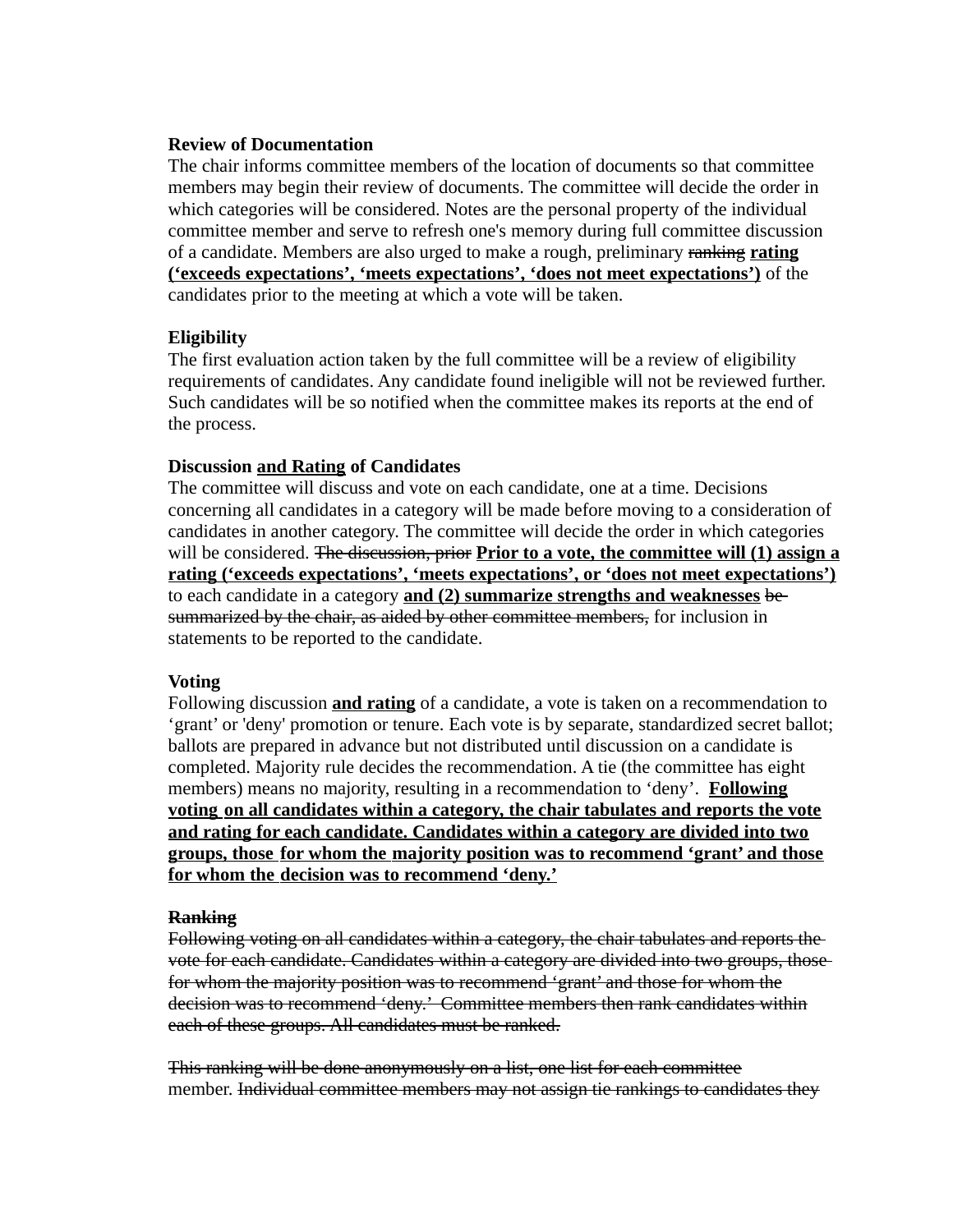must distinguish rankings. If these instructions are not followed, the vote will not be included in determination of composite scores.

A composite score is calculated for each candidate at an academic rank or for tenure by summing the committee members' individual rankings ratings of a candidate. The closer to '1' the composite score, the higher the final ranking reported to the Chief Academic Officer and President.

The highest ranked candidate in the 'deny' group will be given the next number following the ranking of the lowest ranked candidate in the 'grant' group.

It is possible and permissible for tie rankings in the composite final rankings. In such a case, the rank assigned the next candidate after the tie is adjusted accordingly; for example, if two candidates tie for first place, a 'one' is assigned to each, and the next highest candidate is assigned a 'three.'

#### **Draft Reports**

The chair will prepare a summary list of committee recommendations **(i.e., grant or deny)** and rankings **ratings**, by academic rank and tenure, which is submitted to the full committee for final approval. Additionally, the chair will prepare a draft statement for each candidate with statements of strengths and/or weaknesses to support the committee's decisions.

If the applicant decides to move their application forward, the chair shall prepare an evaluation and recommendation and report the decision (i.e., grant or deny) to the applicant on the Cover Sheet for promotion/tenure documents. If denial is recommended the chair shall provide the applicant with a written summary response explaining the reasons for denial. In the letter to the applicant, the chair shall include a request for written response from the applicant stating that the summary was received. If no response is received within a week following the mailing, the chair shall contact the applicant to confirm receipt.

Those applicants receiving unfavorable recommendation (vote to deny) may respond on the Cover Sheet with options which accompanies each application and return the form to the individual of the next level. The options shall be (1) to hold a conference with the Chair in the event of a no vote, (2) to withdraw the application, and/or (3) to forward the application to the next level.

If the applicant decides to continue, the summary report from each level shall be sent to the Provost. The summary will include the opinions and statements related to the applicant's qualifications for tenure or promotion.

Applicants who are off campus related to their primary position assignment, i.e. College of Pharmacy faculty, may request to have the recommendations faxed to them for their signature indicating their choice of options. A faxed copy of their signature holds the same weight as their original signature.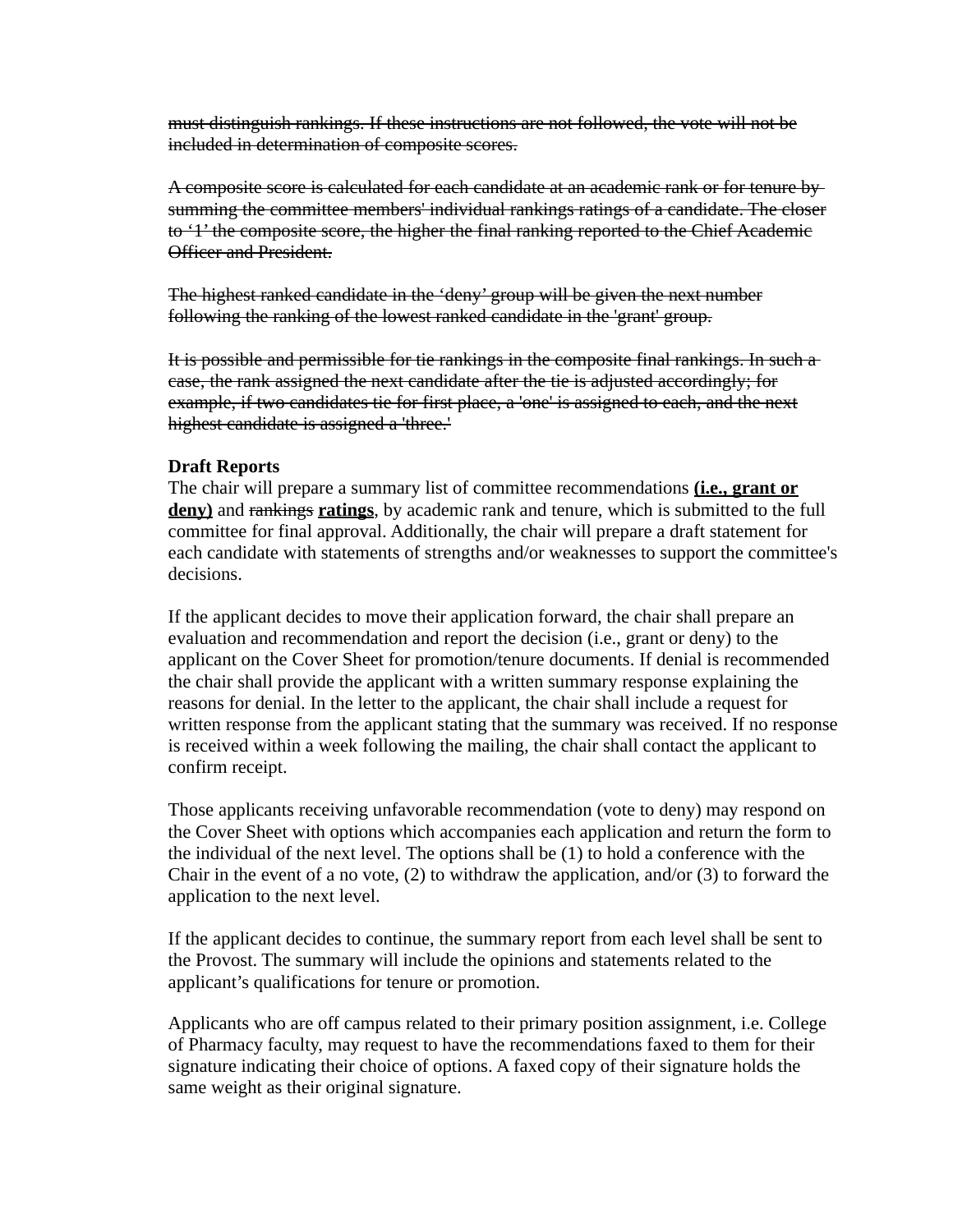#### **Report to the Chief Academic Officer**

The chair will send the committee's summary list of committee recommendations and rankings **ratings**, by academic rank and tenure of those faculty who desire to continue the process, to the Chief Academic Officer. This summary list reports only the committee's majority decision and candidate rankings **ratings**, not the numbers of votes to 'grant' or 'deny.'

#### **Communication Between the Committee and Others**

The Chief Academic Officer, President of SWOSU, and any other agency with a right to further information will direct their comments to the Chair of the FUPTRC, who shall be its only spokesperson; confidentiality of individual committee member comments shall be maintained.

#### **Maintenance of Candidates' Documents**

All documents of all candidates shall be maintained by the Chief Academic Officer until the entire university process, through appeals and final decision by the President following the appeals, is concluded. Candidates are advised to maintain a duplicate copy.

## **Maintenance of Committee Records**

The Chair of the FUPTRC shall keep secure all committee ballots, ranking lists **ratings**, comment sheets, and copies of reports until notified that the entire university process, through appeals and final decision by the President following the appeals, is concluded. Unless notified in writing to keep them, all committee records are to be destroyed following notification, in writing (non-electronic), by the Chief Academic Officer that the entire process is concluded.

## **Final Reports**

The Chair of the FUPTRC, with approval of the committee, shall report in writing to the Chief Academic Officer on procedural problems encountered and/or recommendations to improve the procedure. The Chief Academic Officer shall report in writing to the chair when the entire university process, through appeals and final decision by the President following the appeals, is concluded.

Faculty member **recommendations and** rankings **ratings** from the Faculty University Promotion and Tenure Review Committee should be retained by the Chief Academic Officer.

Respectfully submitted, University Policies Committee

Dedicated to the memory of long-time committee member, Dr. Dennis Widen. *Requiéscat in pace*.